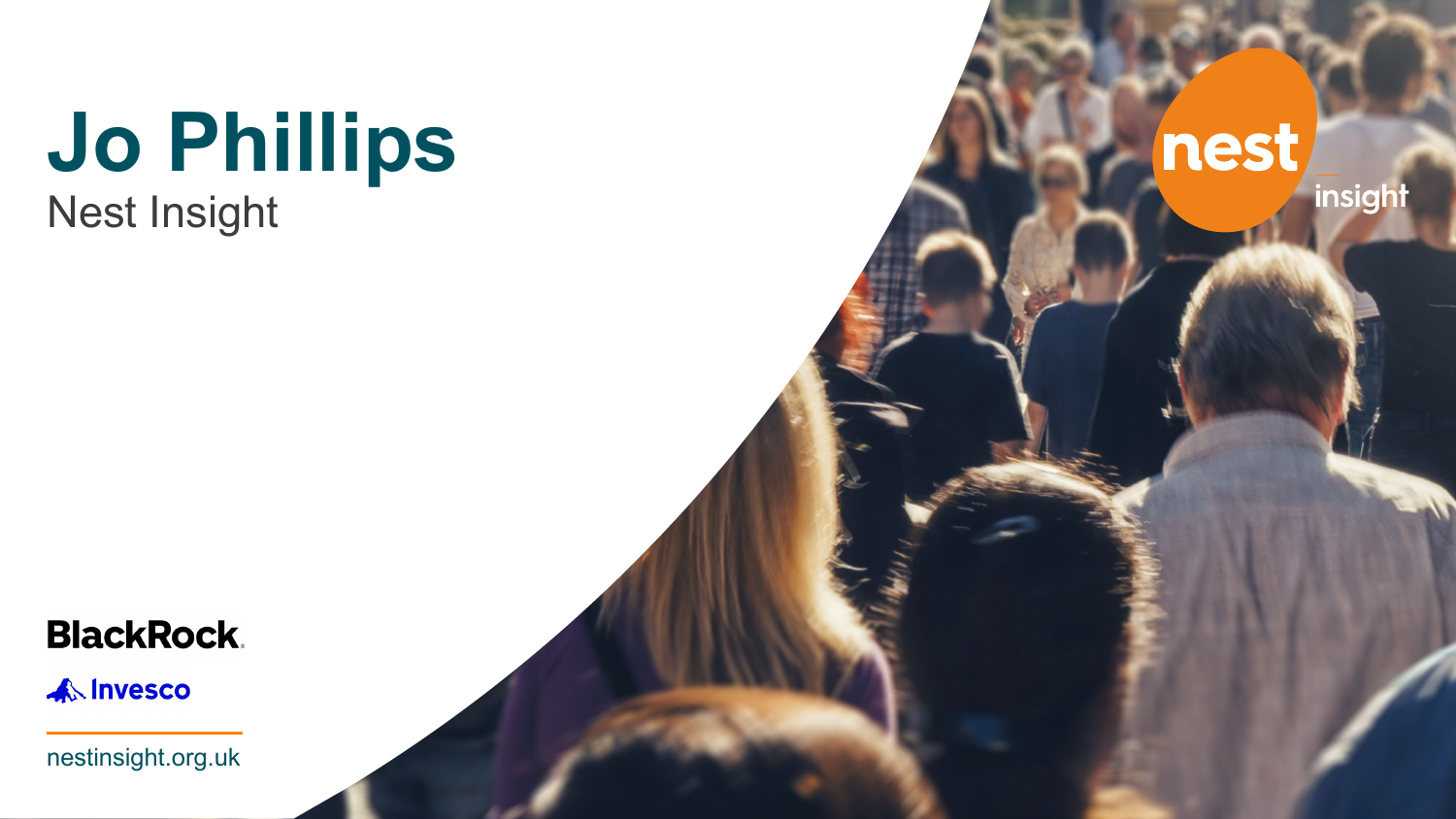# **What if…**

**…you only had to take one step to improve short and long -term financial wellbeing?**

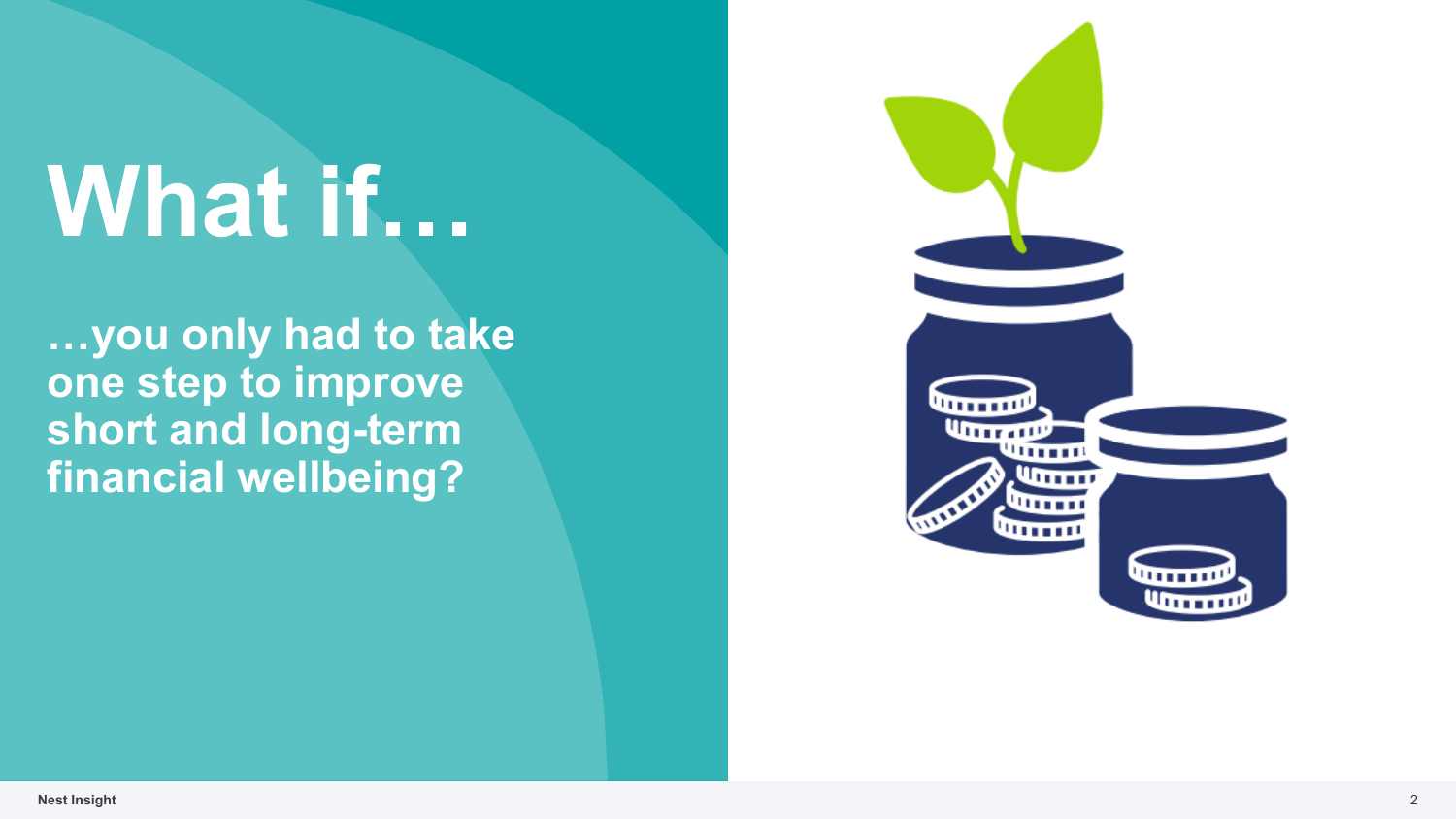

automatically when you get paid. Once you've reached your savings target, your contributions will transfer into your pension on top of your usual pension savings. helping you to prepare yourself for retirement.

Find out more about Jars and if it could work for you at:

**BlackRock** 

| SF                                                                                                                   | Sign In      | SF                                                                                                              | Sign in |
|----------------------------------------------------------------------------------------------------------------------|--------------|-----------------------------------------------------------------------------------------------------------------|---------|
| Get started                                                                                                          |              | Set a savings target                                                                                            |         |
| To get started, please select the amount you want<br>to save from each payslip and the frequency of<br>your payslips |              | Decide how much you want to build up in savings,<br>before you start making contributions into your<br>pension. |         |
| Amount you want to save from each payslip                                                                            |              | If you don't have a pension, you can Skip This Step<br>Find Out More                                            |         |
| £50                                                                                                                  |              | Savings target                                                                                                  |         |
| Select how often you get paid                                                                                        |              | £1,000                                                                                                          |         |
| Monthly                                                                                                              | $\checkmark$ | When you reach your emergency savings target, the<br>deduction from your salary will go into your pension.      |         |
| After 1 year you could have saved<br>£600                                                                            |              | Your Nest pension can be accessed when you're 55<br>years old.                                                  |         |
|                                                                                                                      |              |                                                                                                                 |         |
| Next                                                                                                                 |              |                                                                                                                 | Next    |
|                                                                                                                      |              |                                                                                                                 |         |



Jars gives you a way to save straight from your salary

**JPMORGAN CHASE & CO.** 



**Money &<br>Pensions<br>Service**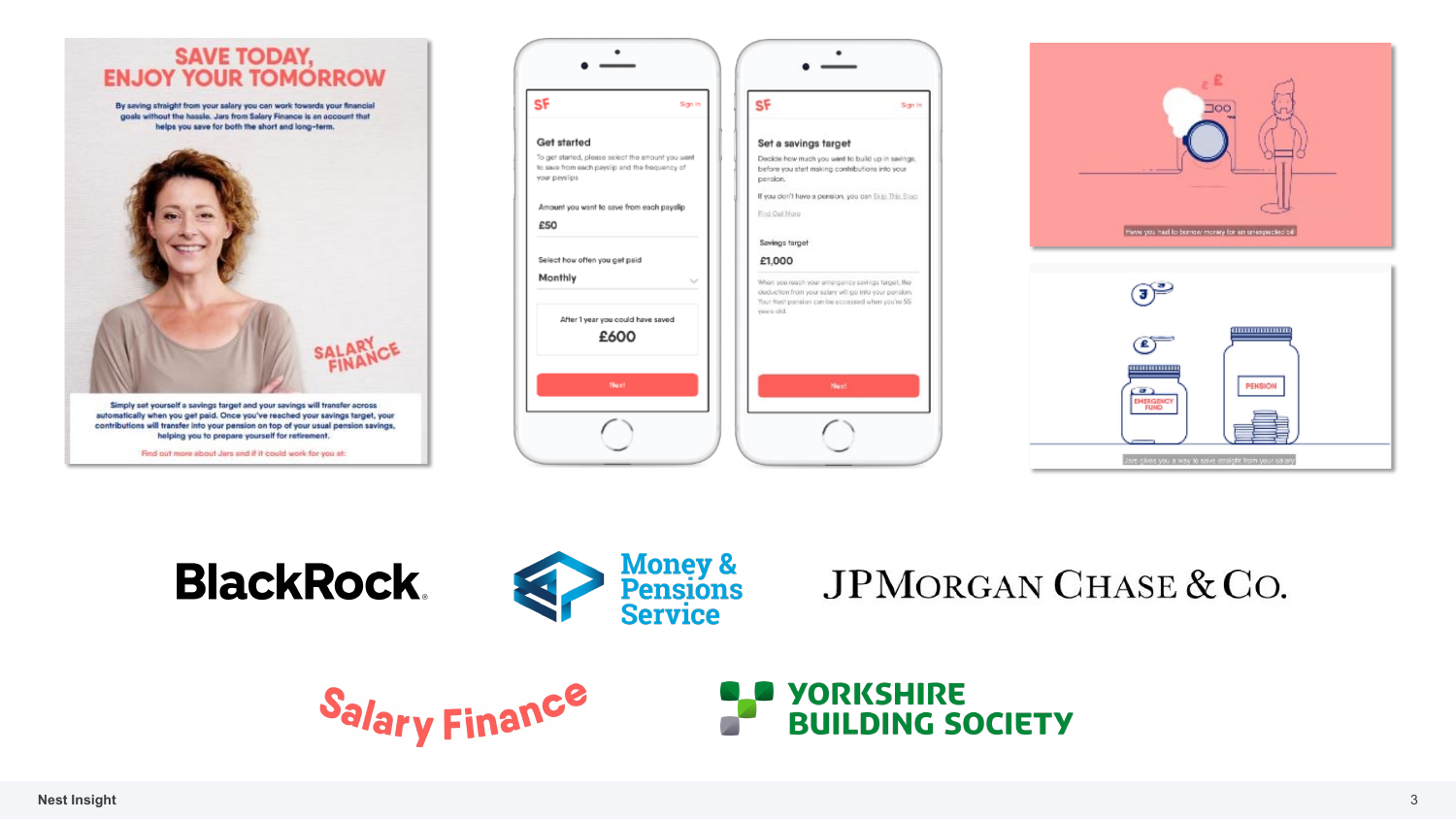## **How do people use payroll saving?**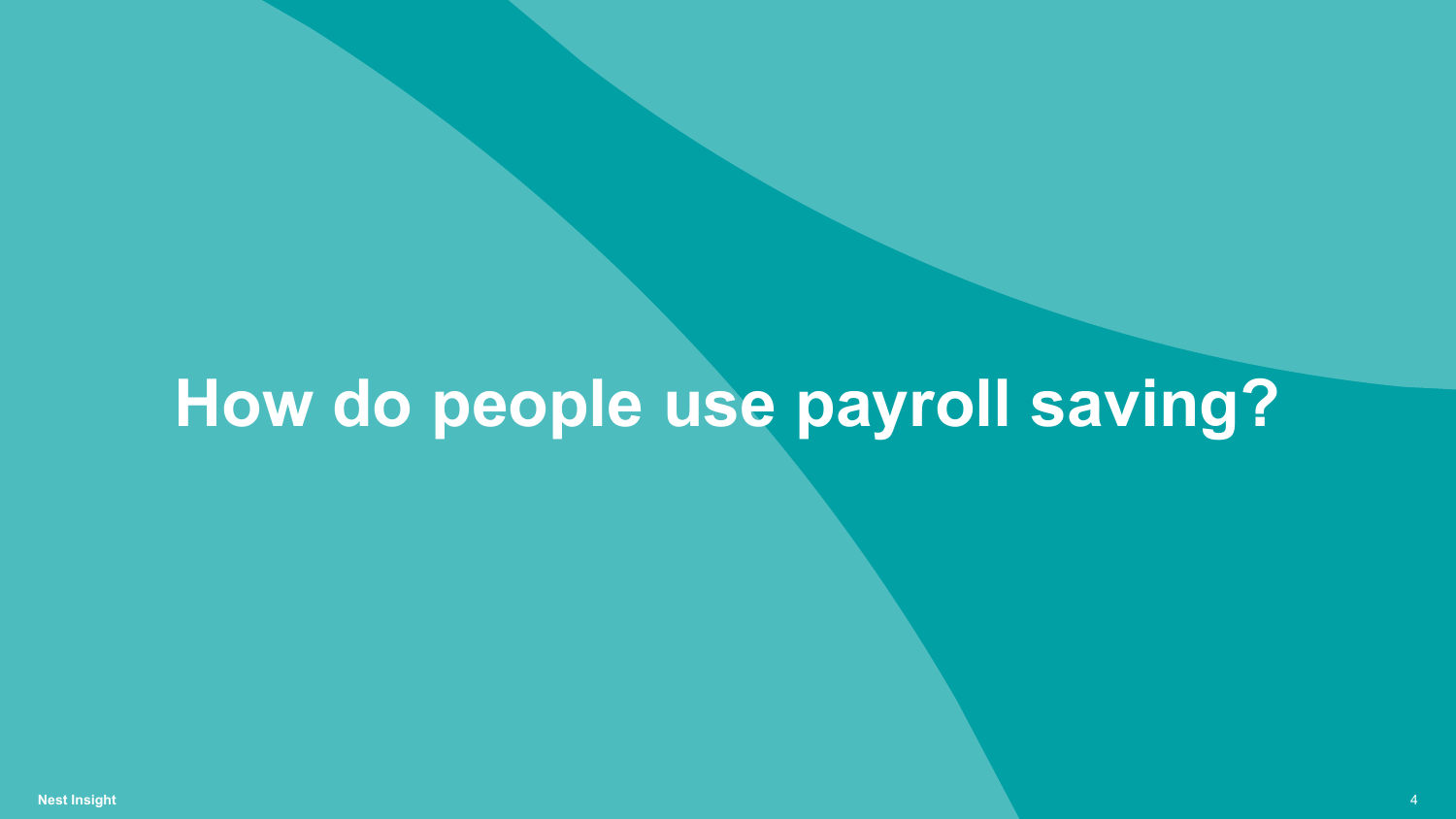#### **Jars users are saving actively and persistently**



Monthly saving amount: Mean **£106** Median **£60**

**¼** users have made at least one change







YBS analysis of Jars administrative data, May 2022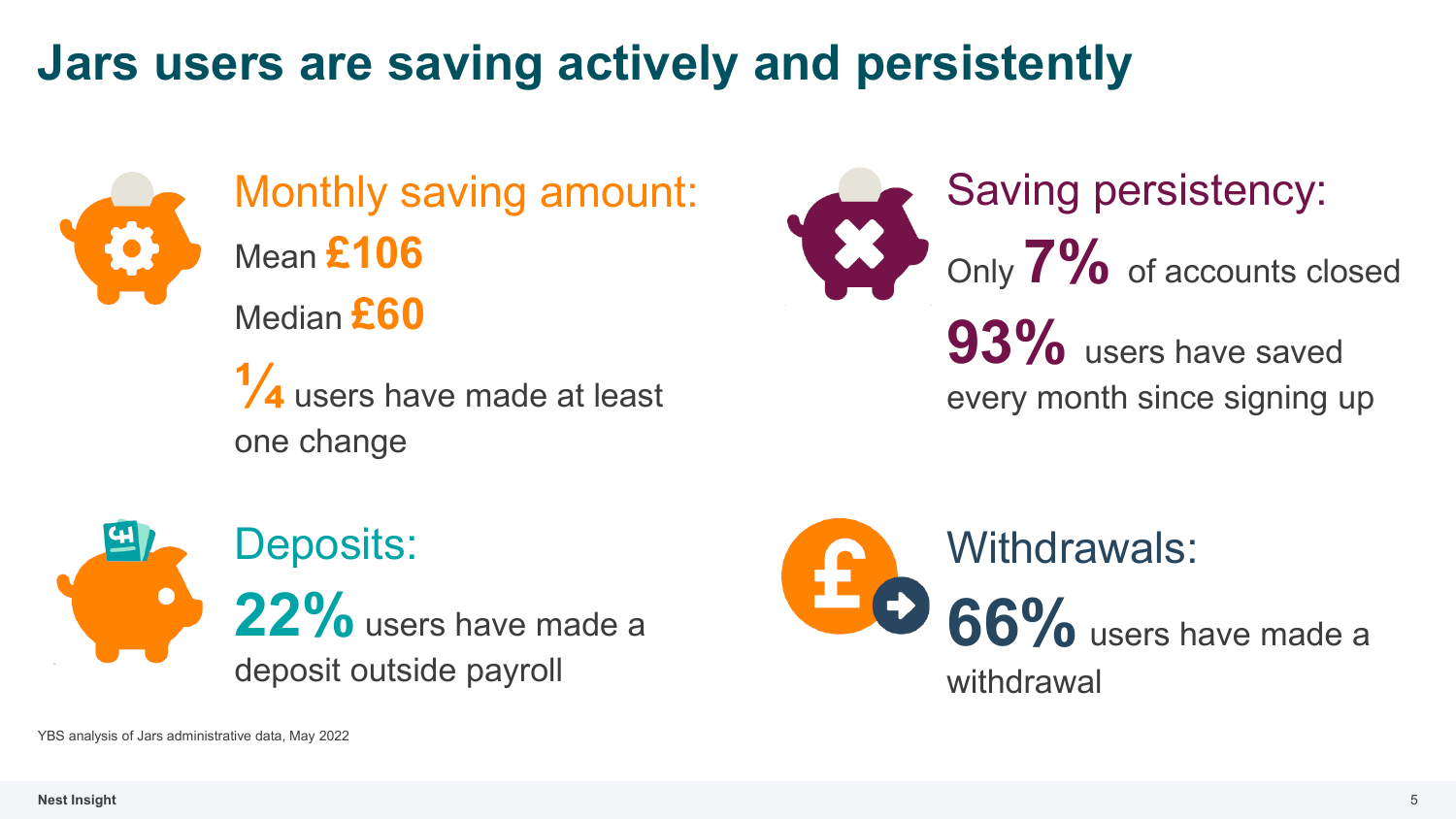#### **Jars facilitates different saving behaviours**



Source: Analysis of Jars administrative data provided by Salary Finance as at February 2022

Notes: Analysis based on preliminary data and may be subject to amendment. Percentiles calculated each week. Sample size: 425 at Week 0; 277 at Week 50. Observations included in the chart are conditional on having an open account.

#### **Nest Insight**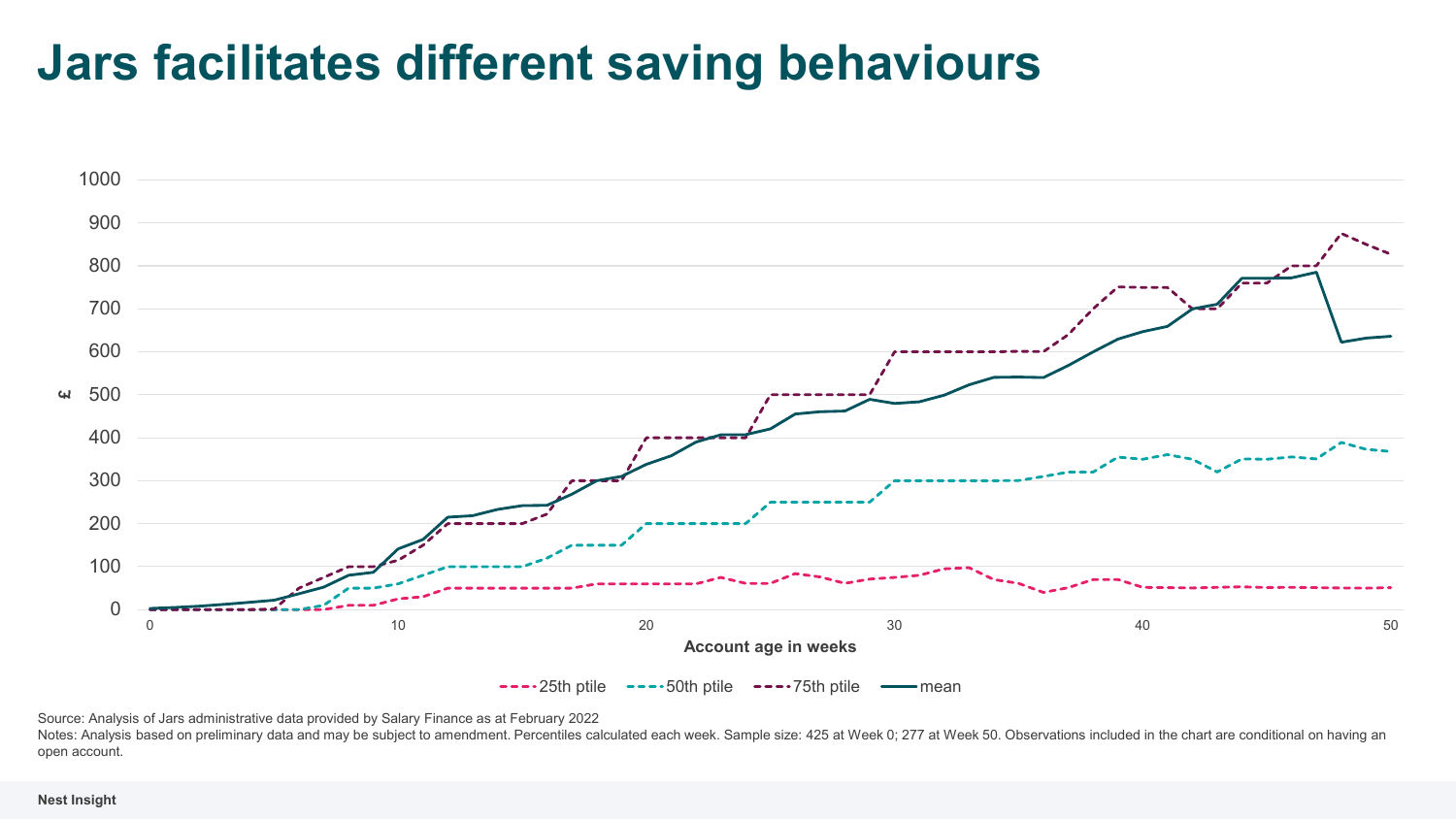#### **Building a safety net**



**"Jars is for big, emergency spends […] My car needed serious engine work and I had to decide whether to sell it or keep it. I used quite a chunk of the Jars for that. It's for something that's way beyond what you would be able to afford from your normal budget."** 0

#### **An example building a safety net profile: Jars savings account balance over time**



This chart is an illustrative example of a savings behaviour pattern we have observed based on looking at individual level administrative data and qualitative interviews with Jars users.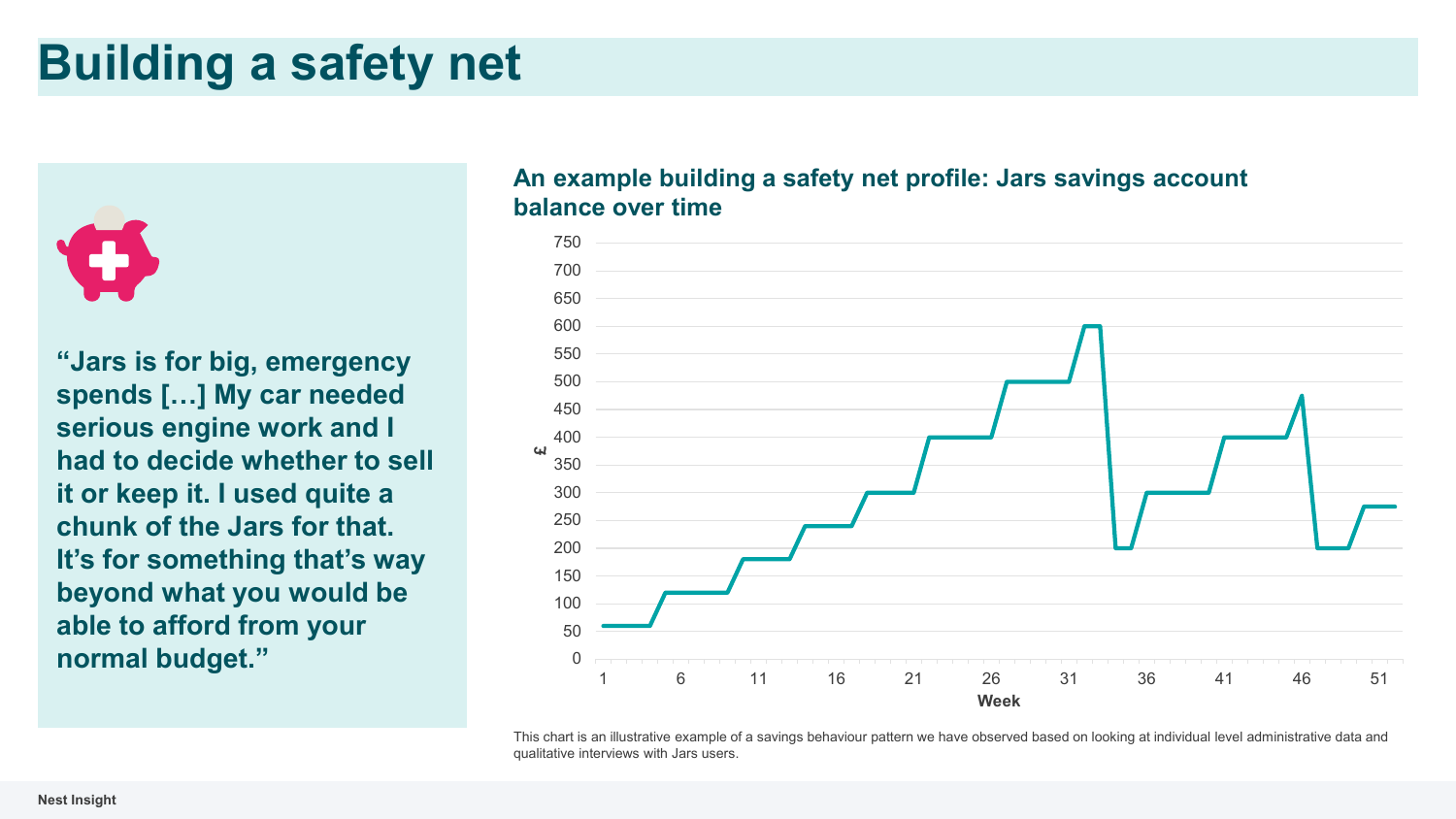#### **Working towards future goals**



**"It worked, I just felt like I was prepared for Christmas last year. I didn't feel like I was on the back foot in the new year. January was then a normal month, not having to catch up. It helped me feel a bit more in control."**

#### **An example working towards future goals profile: Jars savings account balance over time**



This chart is an illustrative example of a savings behaviour pattern we have observed based on looking at individual level administrative data and qualitative interviews with Jars users.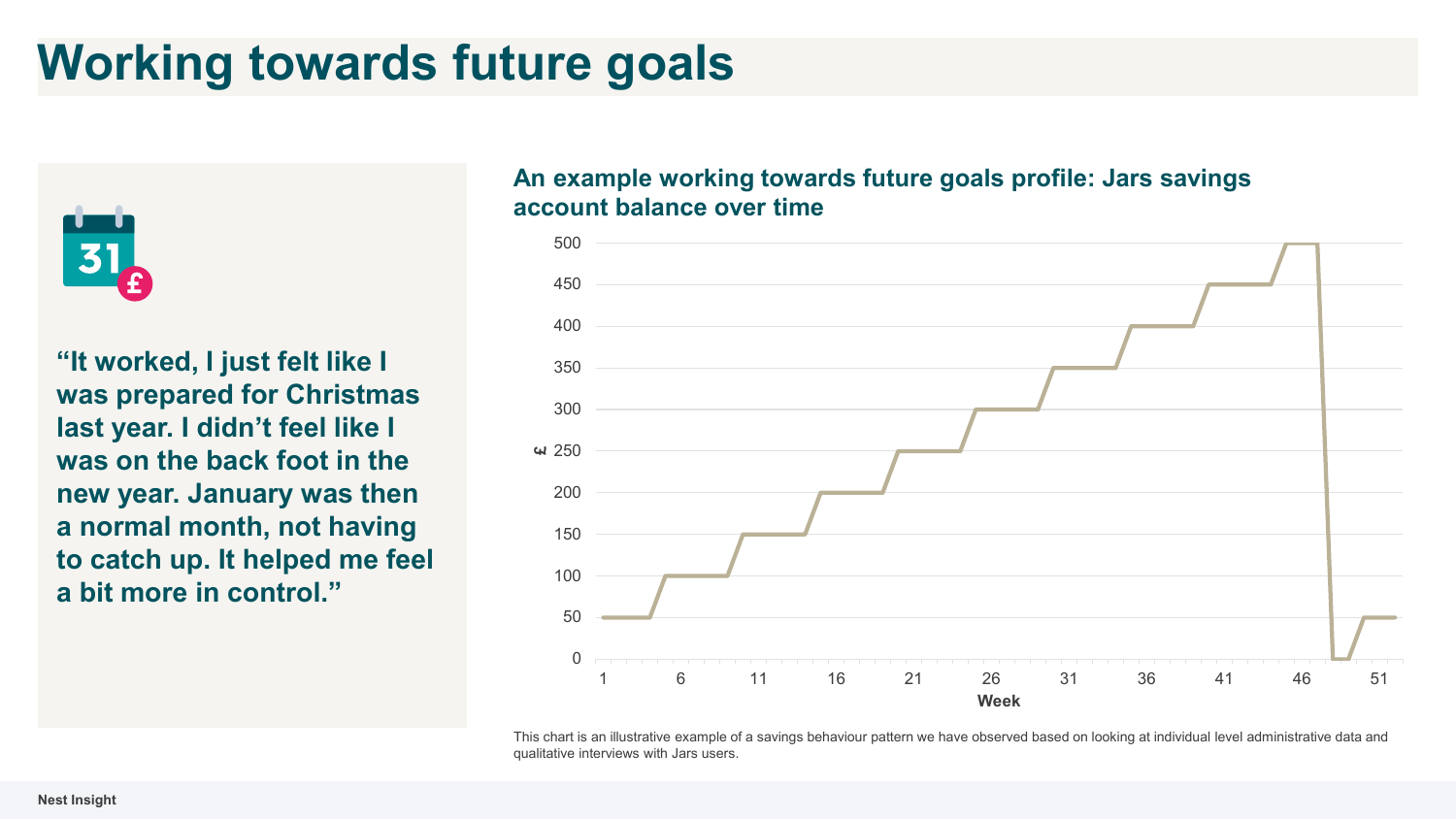### **Budgeting and cashflow management**



**"I took money out on average once every couple of weeks, the odd £20 to top up the gas card, or if the food shopping was more than we thought, I'd take money out so I could buy my lunches."**

#### **An example budgeting and cashflow management profile: Jars savings account balance over time**



This chart is an illustrative example of a savings behaviour pattern we have observed based on looking at individual level administrative data and qualitative interviews with Jars users.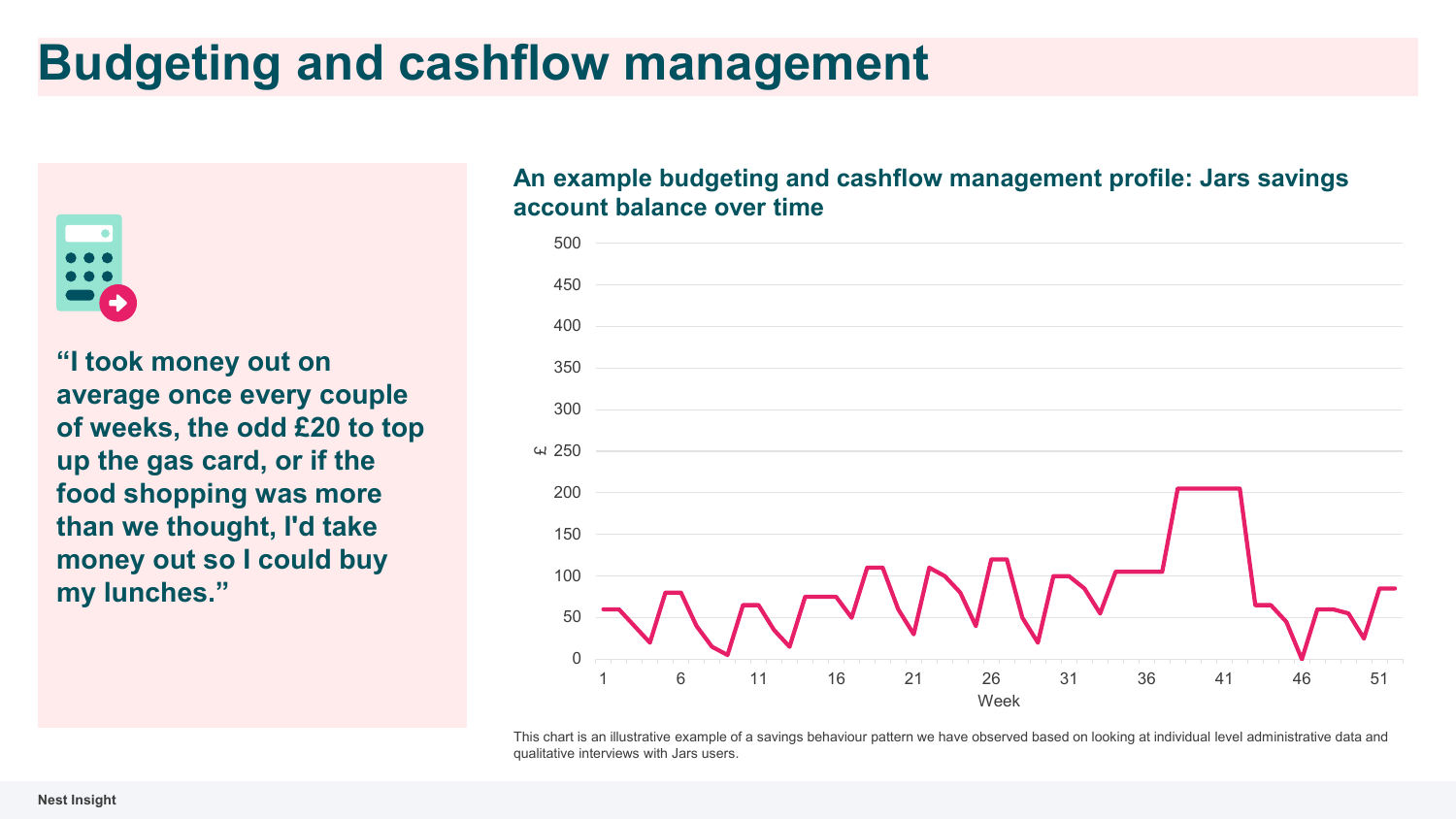### **Why does this matter?**

**Budgeting and cashflow management**







**Working towards future goals**



- › Reward the savings habit, rather than the balance
- › Facilitate withdrawals
- Avoid being too prescriptive about what the saving should be for
- › Allow people to earmark money saved in their own way
- › Build confidence by recognising and celebrating milestones
- › Connect saving to support and guidance around other aspects of financial health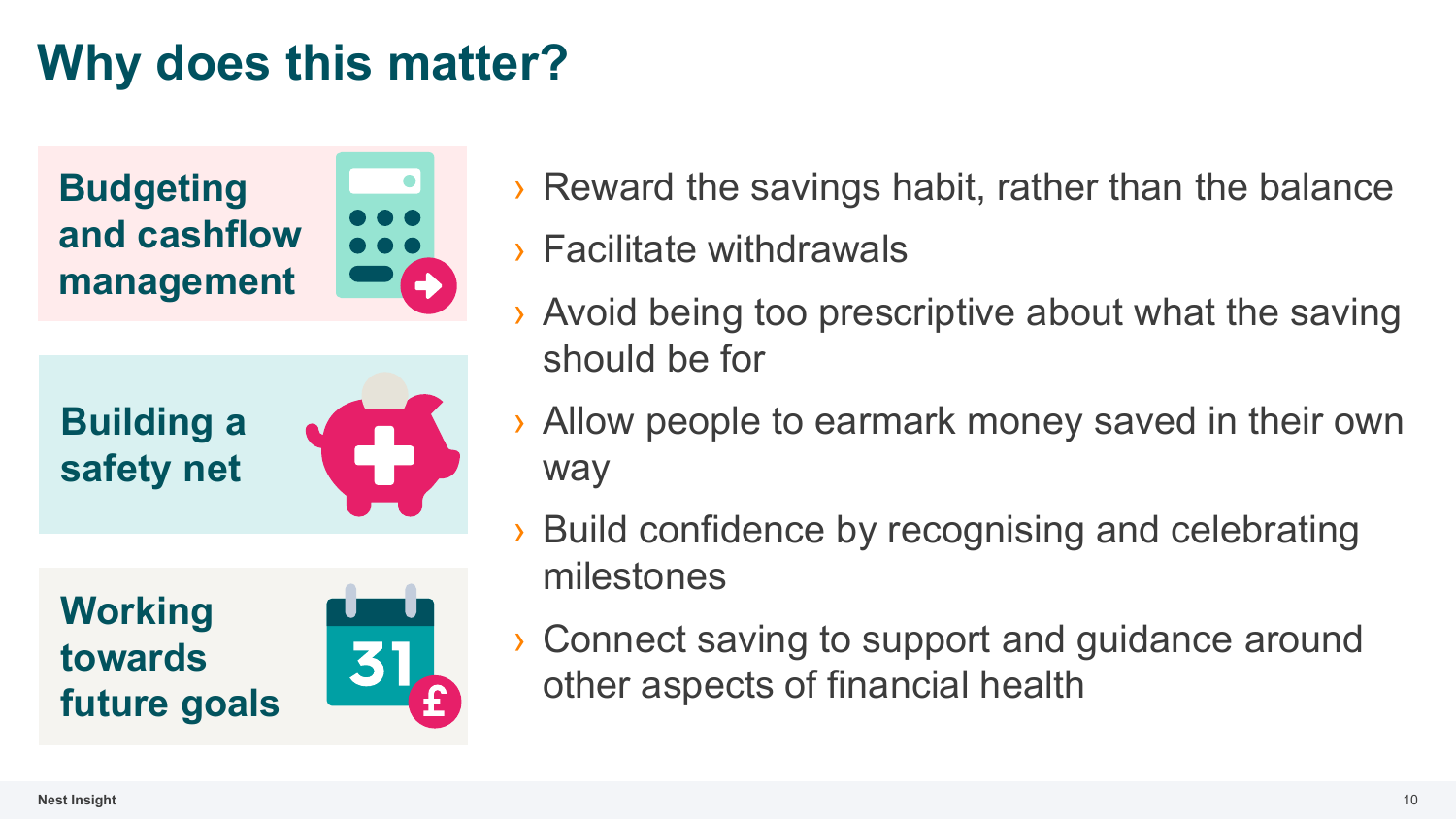## **What's so great about payroll saving?**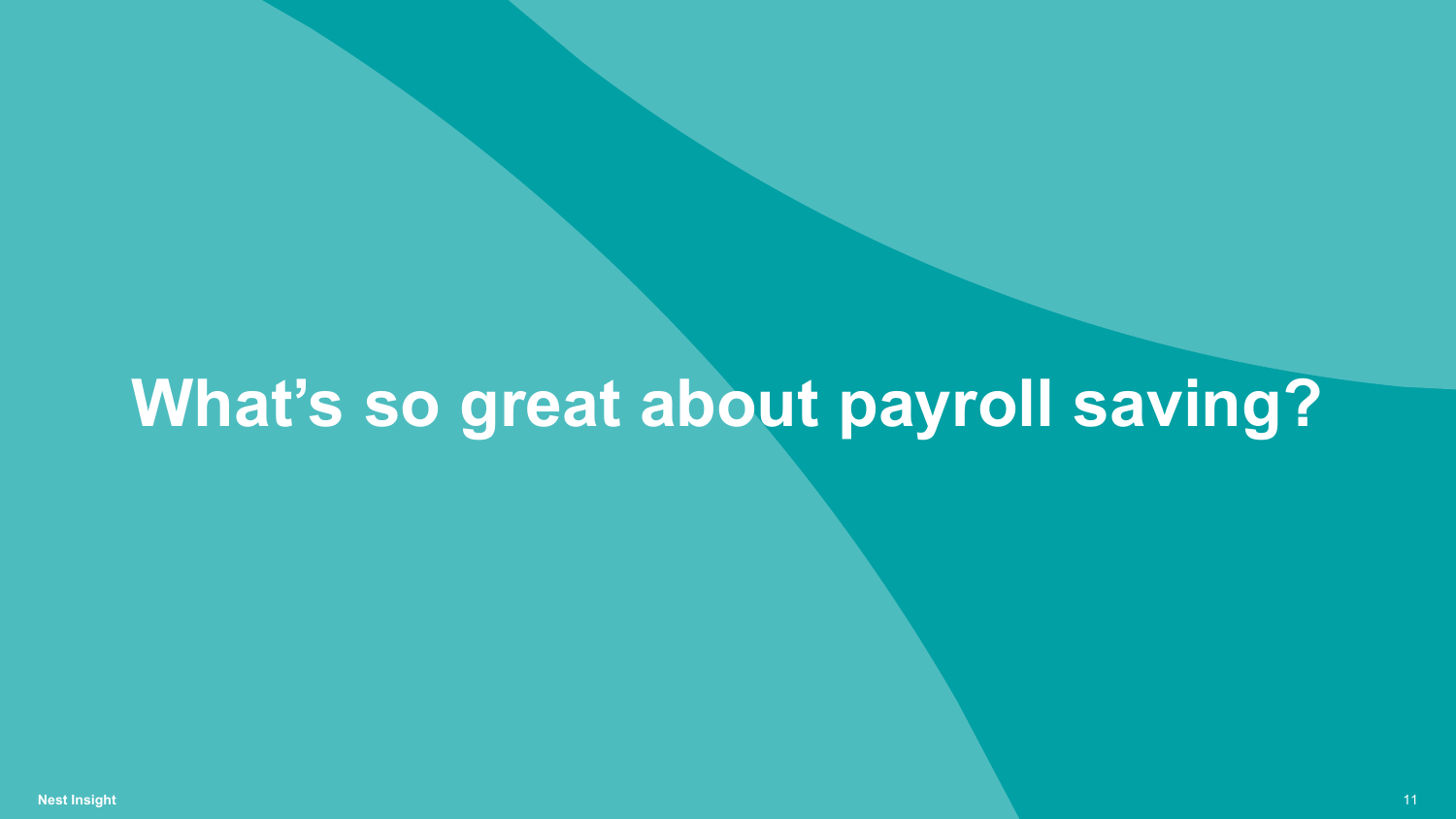#### **1 Ease & simplicity**



**"I trusted my employer. I find it very hard to trust banks as I don't know a lot about them, so it was good to go with my employer."**

**"I didn't have to do anything at all to set it up, it was a breeze, my employer did everything."**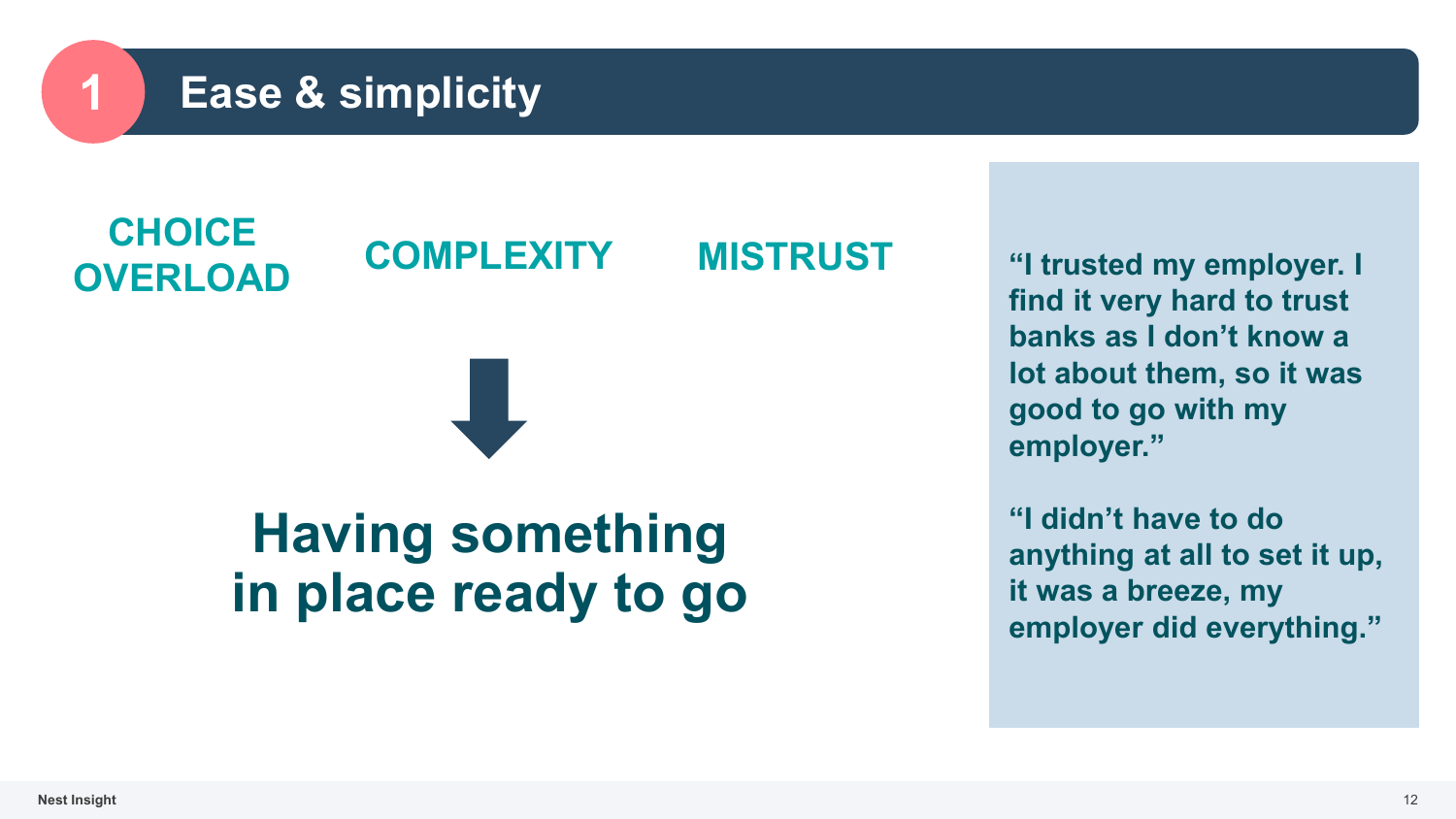#### **2 Payroll deduction**

**LACK OF TIME + ENERGY**

#### **DIFFICULTY FORMING HABITS**

**LOSS AVERSION**

**Savings made automatically every pay day before the money hits my pocket**

**"It's great because I never saw that money, so I didn't miss it, I like saving money that way."**

**"You don't have to look at your wages, it's already gone. You do it without even thinking about it… you know your net sum is your net sum, you don't have to worry about putting that money aside."**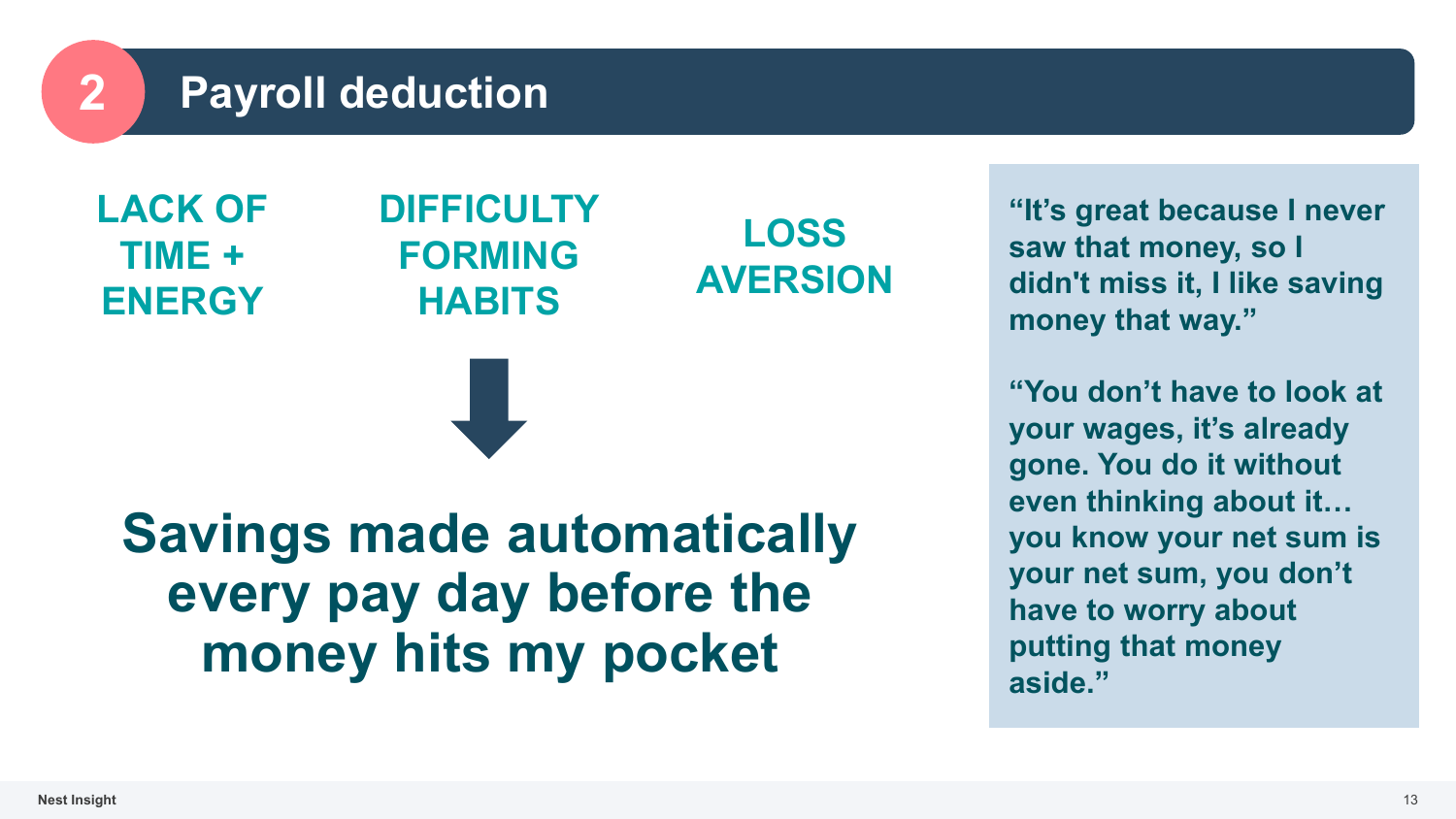

**MULTIPLE CALLS ON MONEY**

#### **SPENDING TEMPTATION**

### **Savings there when you need them, invisible if you don't**

**"You almost forget you have it so you don't dip into it. You don't see it when you log into online banking."**

**"I check my current account every day but I very seldom check to see how much money is in my Jars. I just know it's there – it's comforting to know you've got something put away."**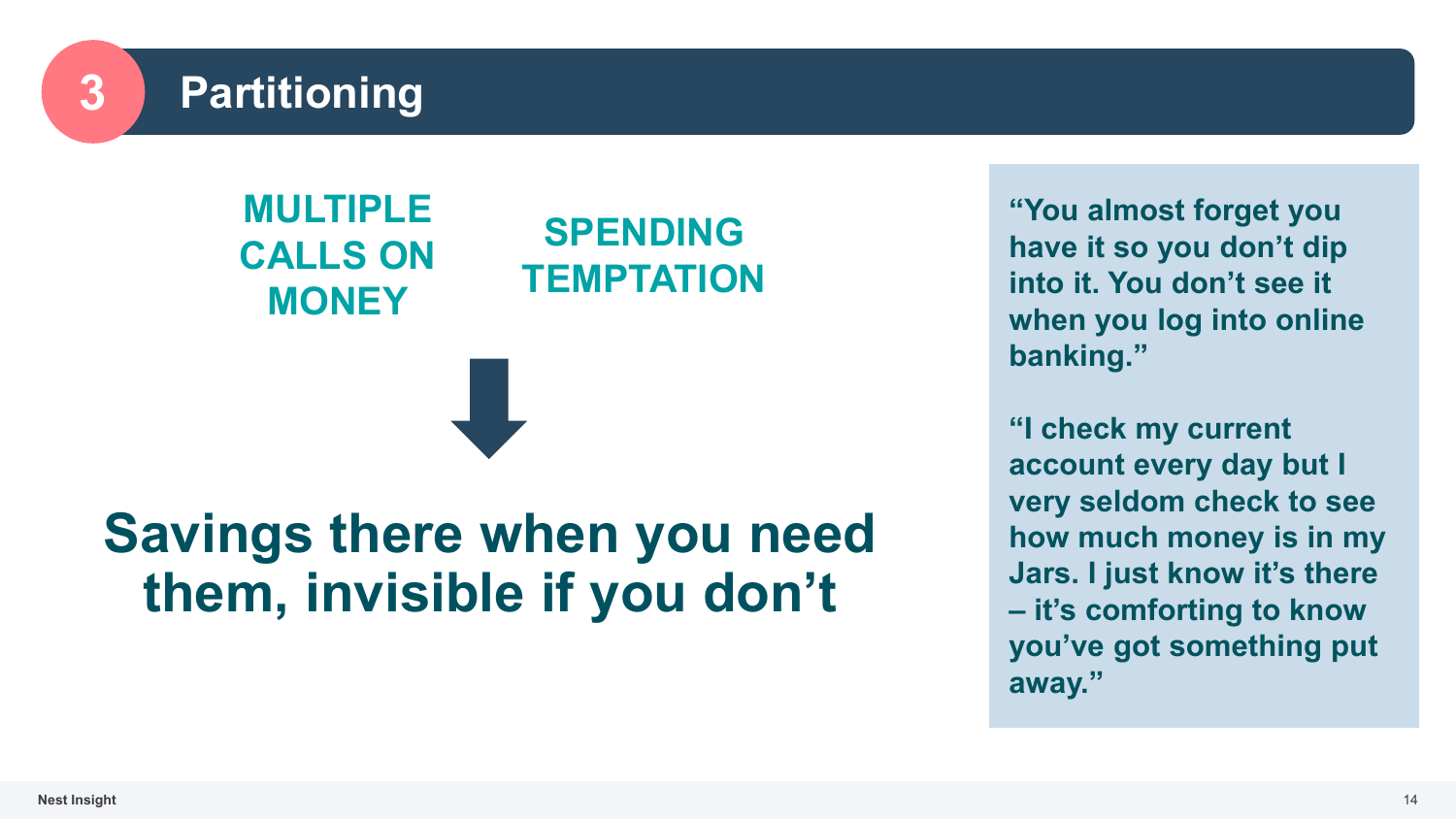## **Who is it reaching?**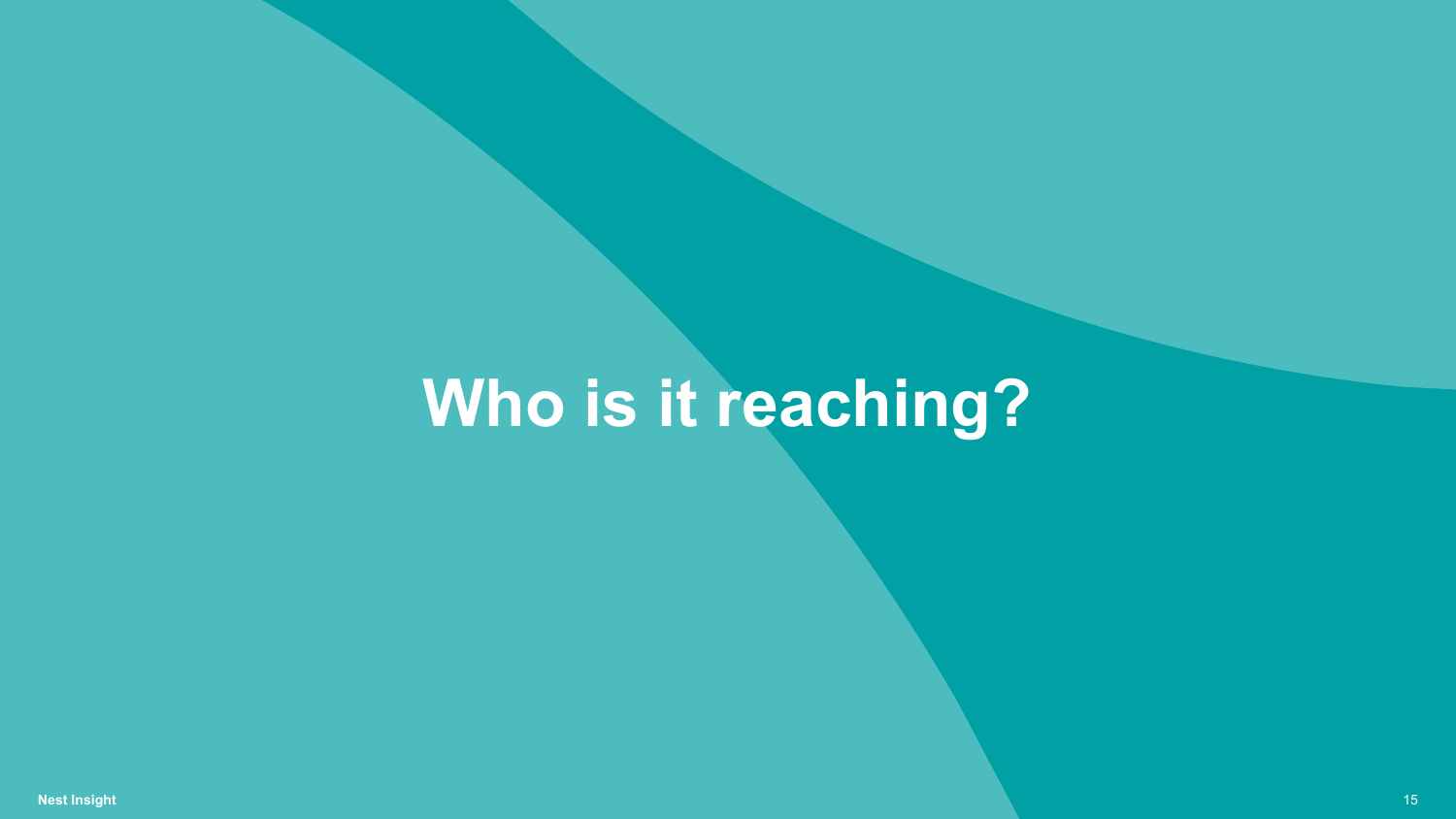### **Not everyone needs it…**



### **7/10**

employees eligible for Jars say they could pay an unexpected bill of £300 seven days from today with their own cash

Nest Insight Covid 19 Impacts Survey, September 2020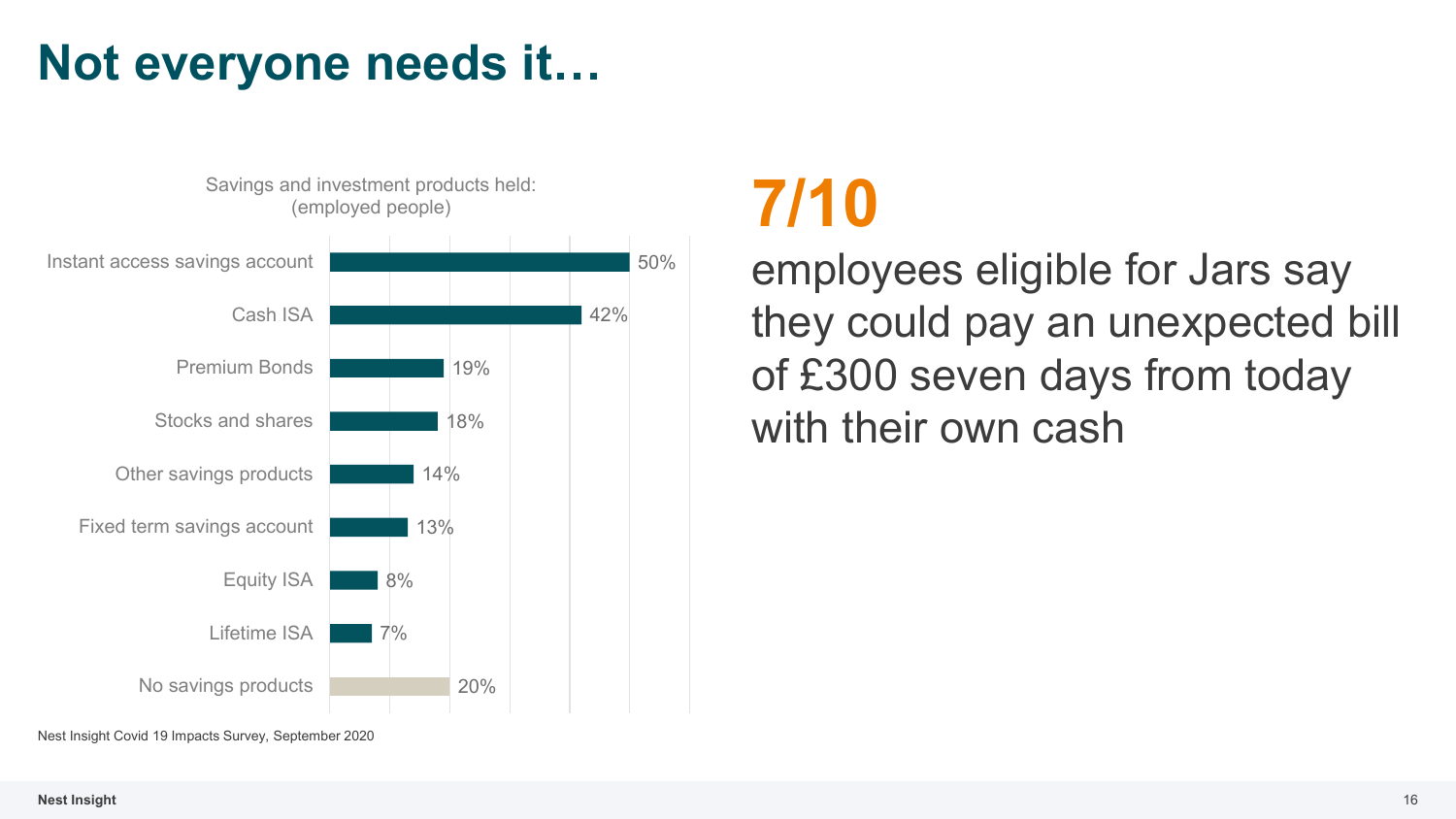#### **…but participation does not reflect appetite or need**

### **9/10**

eligible employees say emergency savings are important

Nest Insight Sidecar Trial Wave 1 employee surveys n=1560 Nest Insight Sidecar Trial Wave 1 employee surveys n=1514 NB Participation rates at each employer vary

### **1/2**

eligible employees say they think Jars would help them

Jars participation is currently around 1% of employees

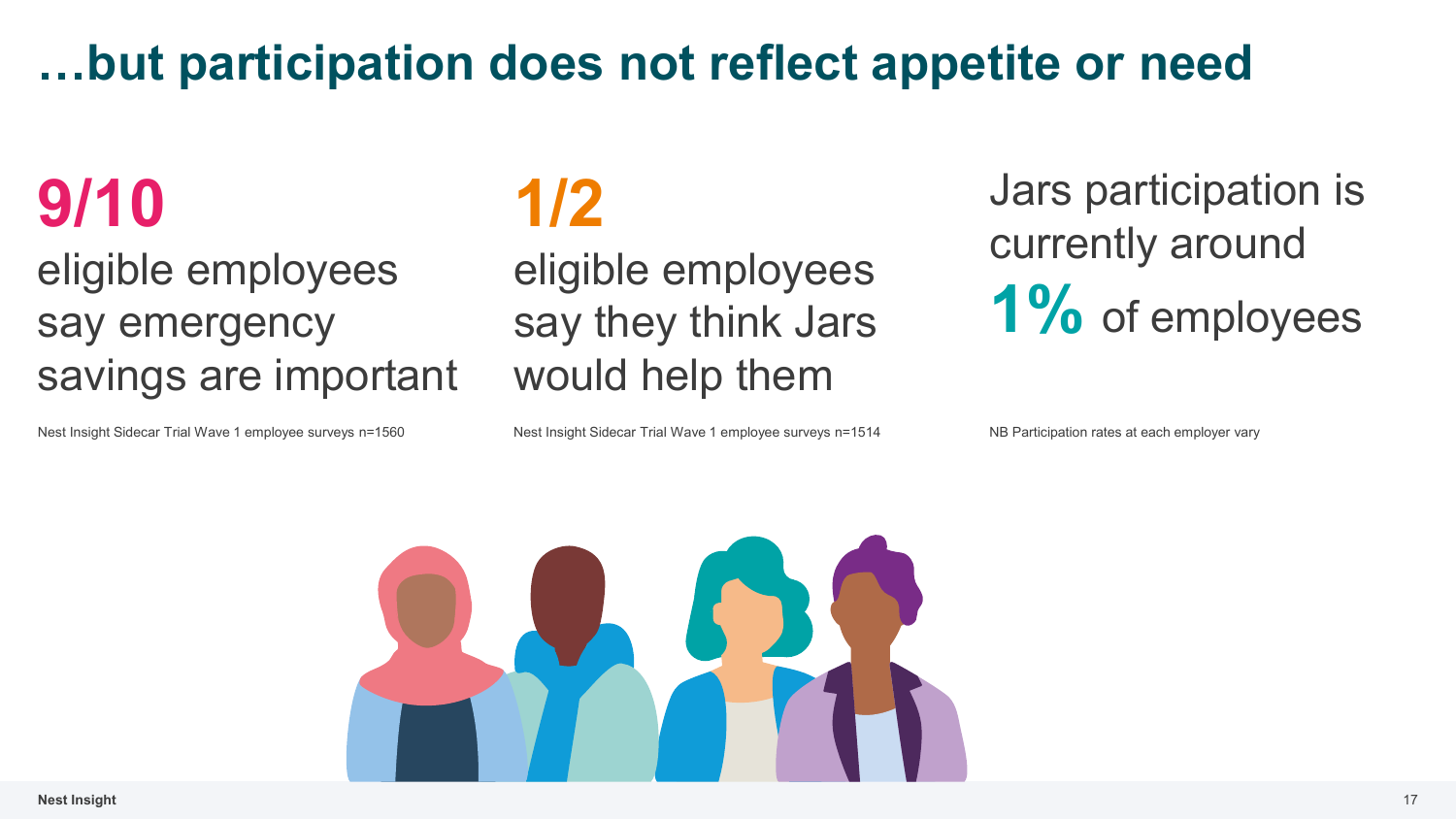## **So how could we support more appropriate levels of participation?**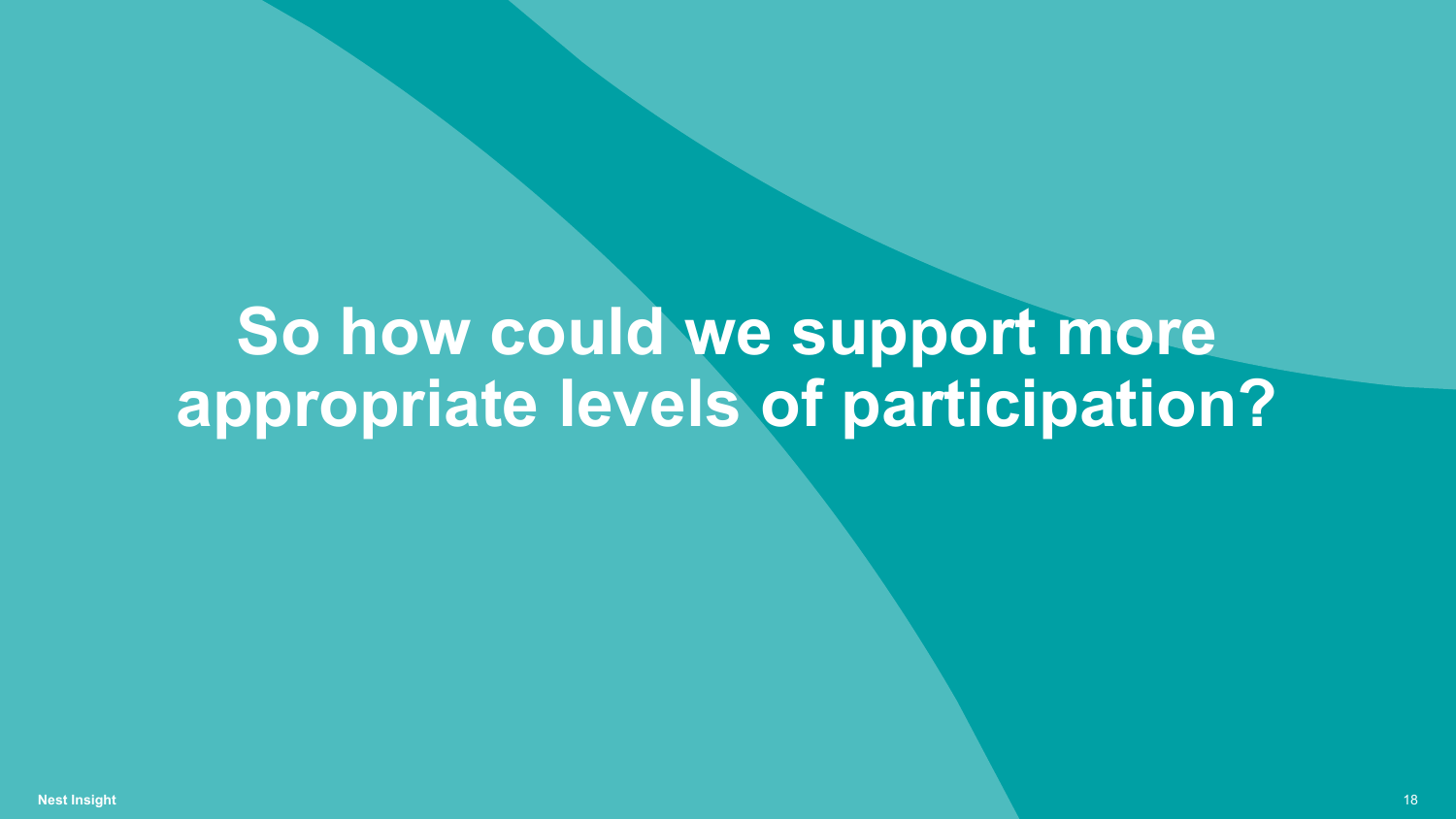#### **The barriers that remain**

| <b>Awareness</b>    | Even with investment in communication programmes, employees are often unaware<br>that there is a payroll savings scheme they could use      |
|---------------------|---------------------------------------------------------------------------------------------------------------------------------------------|
|                     |                                                                                                                                             |
| <b>Inertia</b>      | Many employees mean to sign up to save but just don't get round to it                                                                       |
|                     |                                                                                                                                             |
| Self-<br>confidence | People who have not saved before, or have struggled to save in the past, may doubt<br>whether they can do it and lack the confidence to try |
|                     |                                                                                                                                             |
| <b>Friction</b>     | There is drop-off at every step of the payroll savings sign-up journey                                                                      |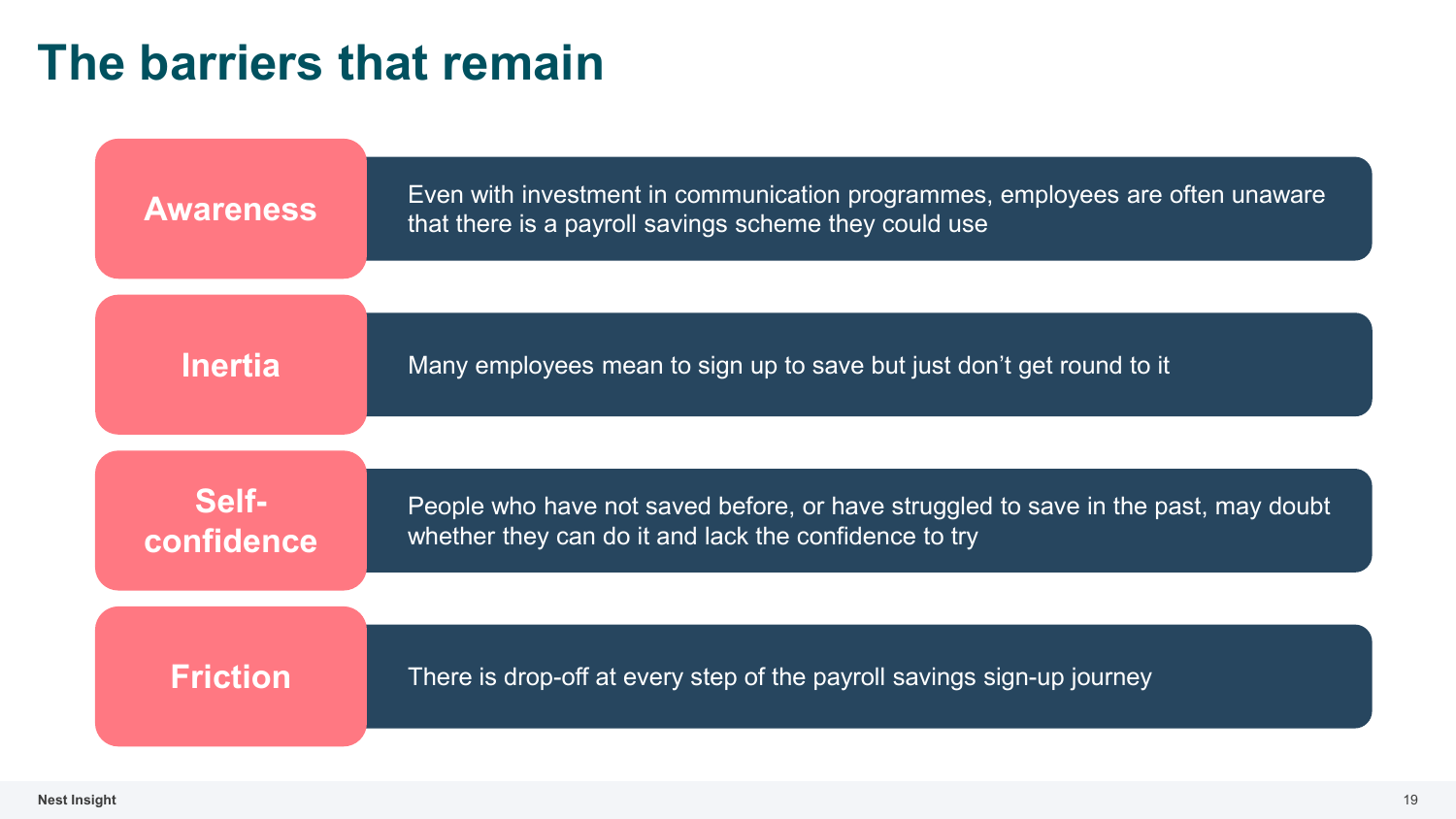# **What if…**

#### **…it was easier to start saving than not to save?**

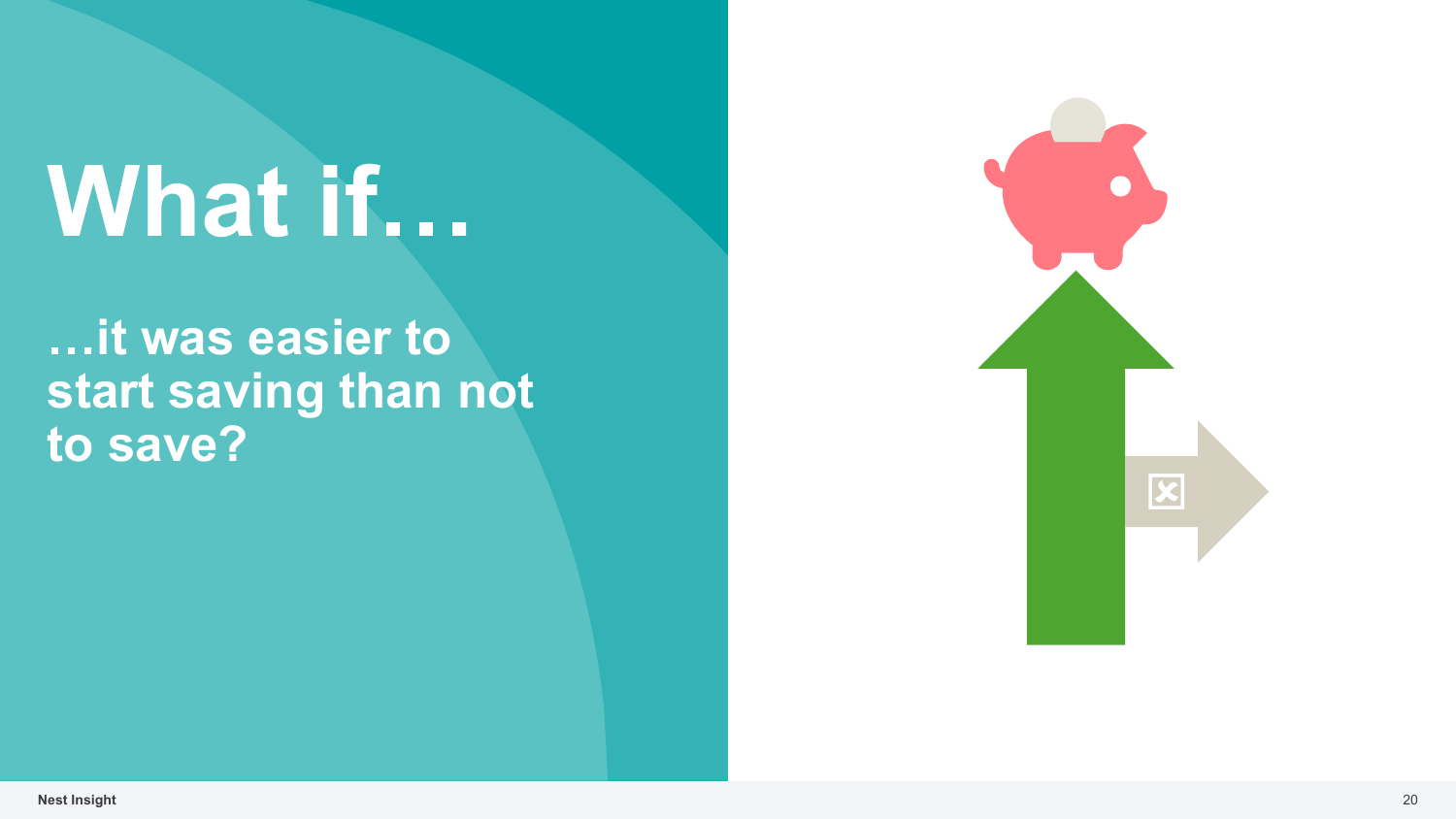### **Trialling payroll autosave with SUEZ and TransaveUK**

- Are participation rates higher among workers offered access to payroll savings where they automatically start saving if they don't 'opt out,' compared to if they are required to 'opt in'?
- Do we see any impact on downstream behaviours or other saving and borrowing?